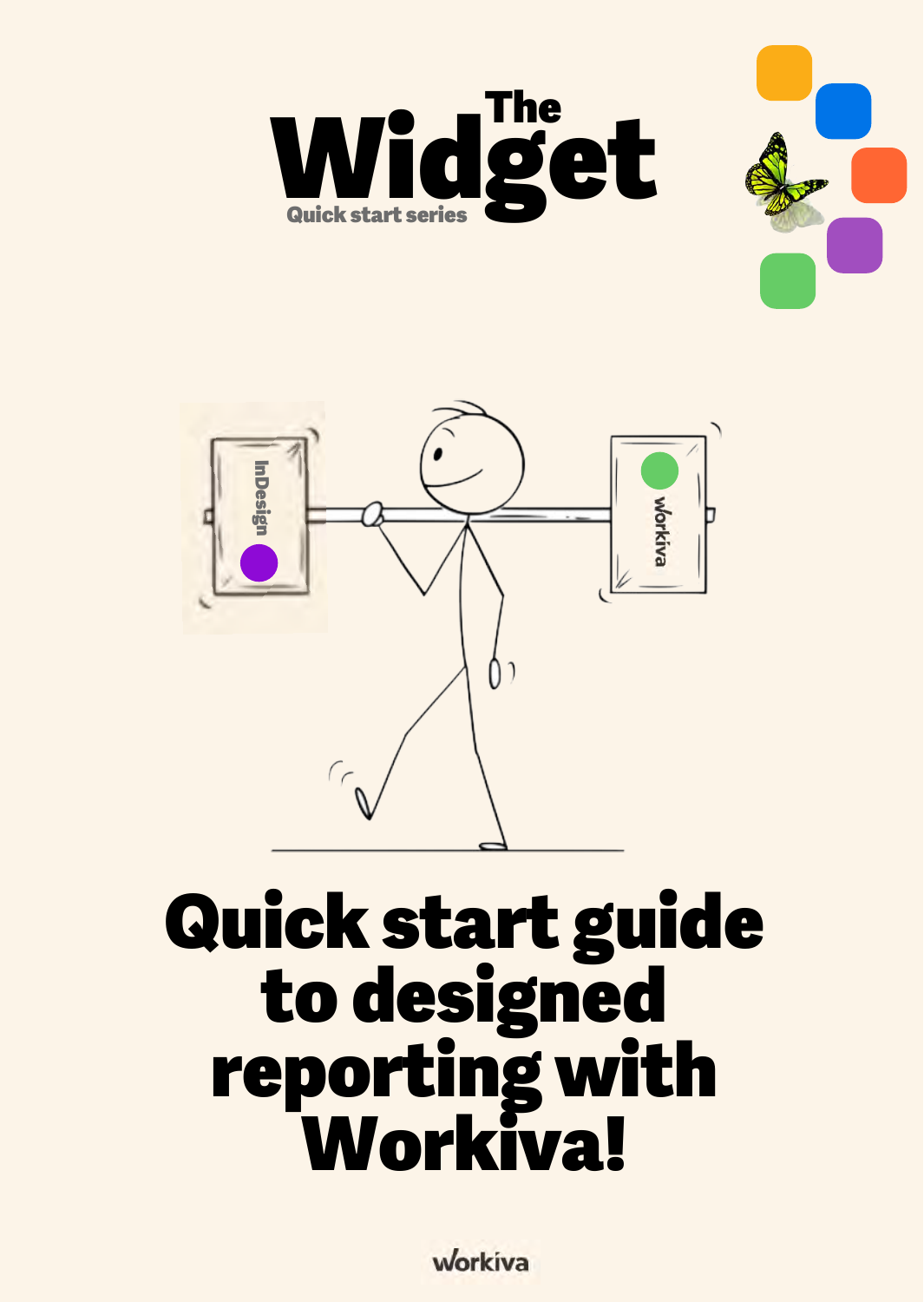Set up the style guides in **Workiva** 

#### 

#### **STRATEGIC REPORT**

Marketter<br>SubHead7<br>SubHead7<br>SubHead7<br>SubHeading2<br>Heading2<br>SubHead7<br>SubHead3<br>SubHead3<br>SubHead3<br>SubHead3<br>SubHead3<br>SubHead3<br>SubHead3<br>SubHead3<br>SubHead3<br>SubHead3 Bodytext BodyTextBold BodyTextSpaceAfter BodyTextSpaceBefore BodyTextNoSpace BodyTextIndent BulletedList DashList NumList Heading1 Heading2 Heading3 SubHead1 SubHead2 SubHead3 SubHead4 SubHead5 SubHead6 SubHead7

Superscript Subscript Quote **SmallQuote** FirstStand KPIFigs4 KPIFigs5 SubHead1Red SubHead2Red SubHead3Red SubHead4Red BulletedList1 BulletedList2 BulletedList3

FirstStand FirstStandBig FirstStandBigger 11-11-11-11-11-11-11-11-11

#### **GOVERNANCE**

BodName BodPosition BodAge BodBio **BodCommittee** CommitteeHeading CommitteQuote CommitteeList

RisksHeader RisksSubHead1 RisksSubHead2 RisksSubHead3 **RiskBody RiskBodyBold** RiskList



#### **FINANCIALS**

**TableFigs TableFigsBold TableText** TableTextIndent TableTextBold **TableFigsSmall** TableFigsBoldSmall **TableTextSmall** TableTextIndentSmall TableTextBoldSmall TableHeading TableList1 TableList2 TableList3 ColHead **ColHeadBold** ColHeadLeft ColHeadLeftBold ColHeadCentre ColHeadCentreBold **Notes** Footnotes FootnotesIndent

> Apply a style to **all** content

Suggested names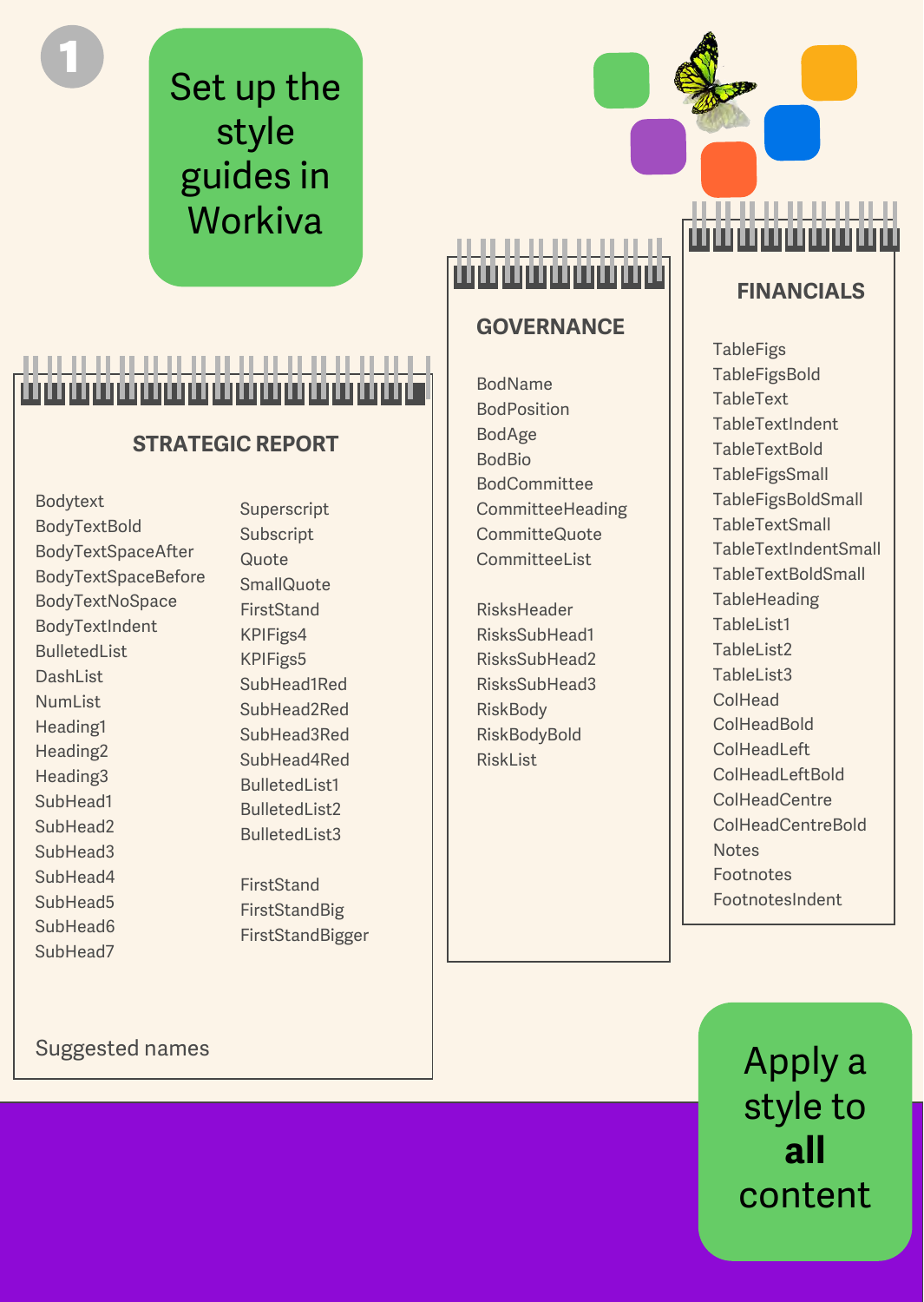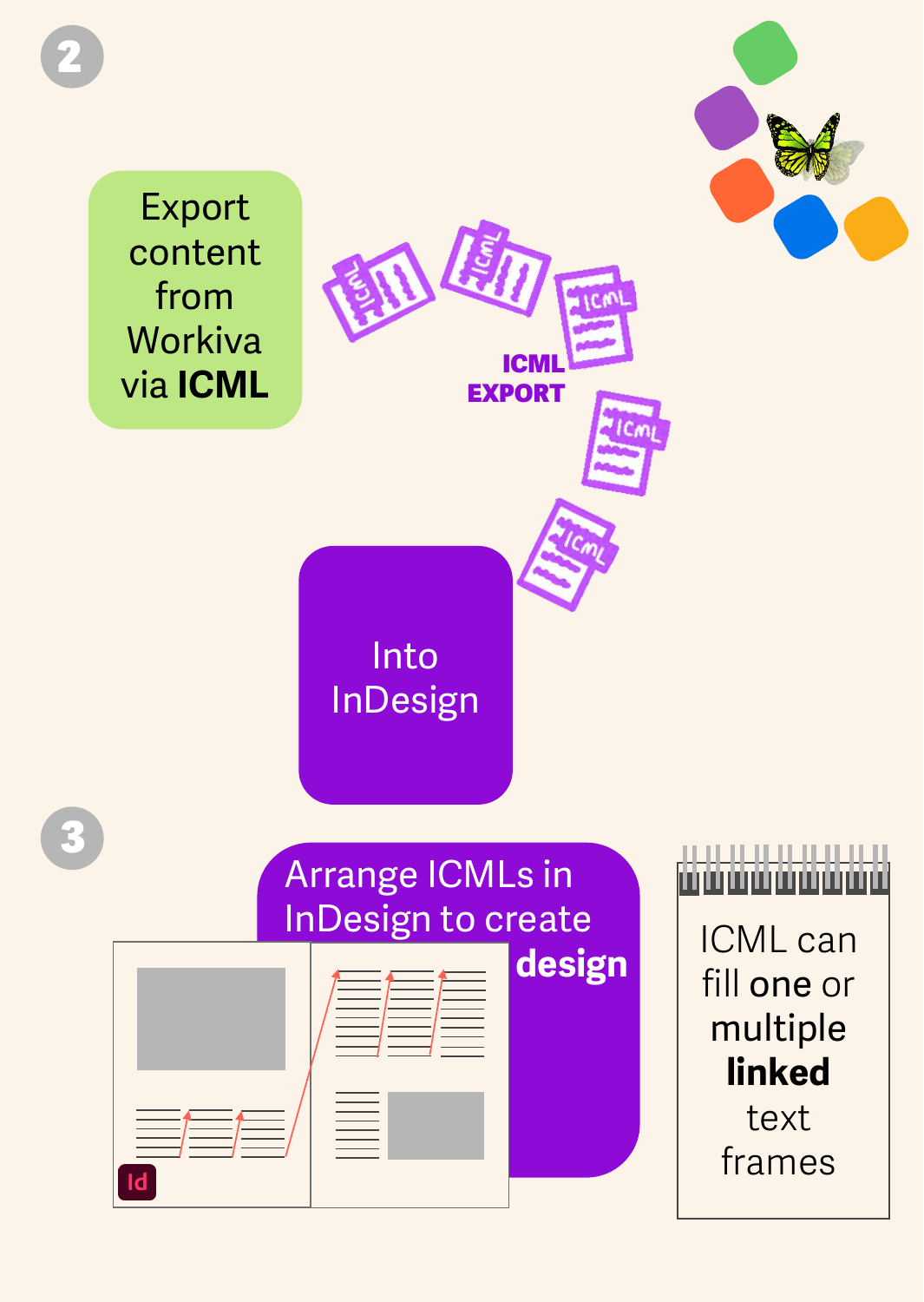



## Add **extra styles** for **non** Workiva content like picture captions

 You can also change style attributes in InDesign

**Content updates** are sent to you via ICML when **necessary**

 Remember you are designing for a website!



5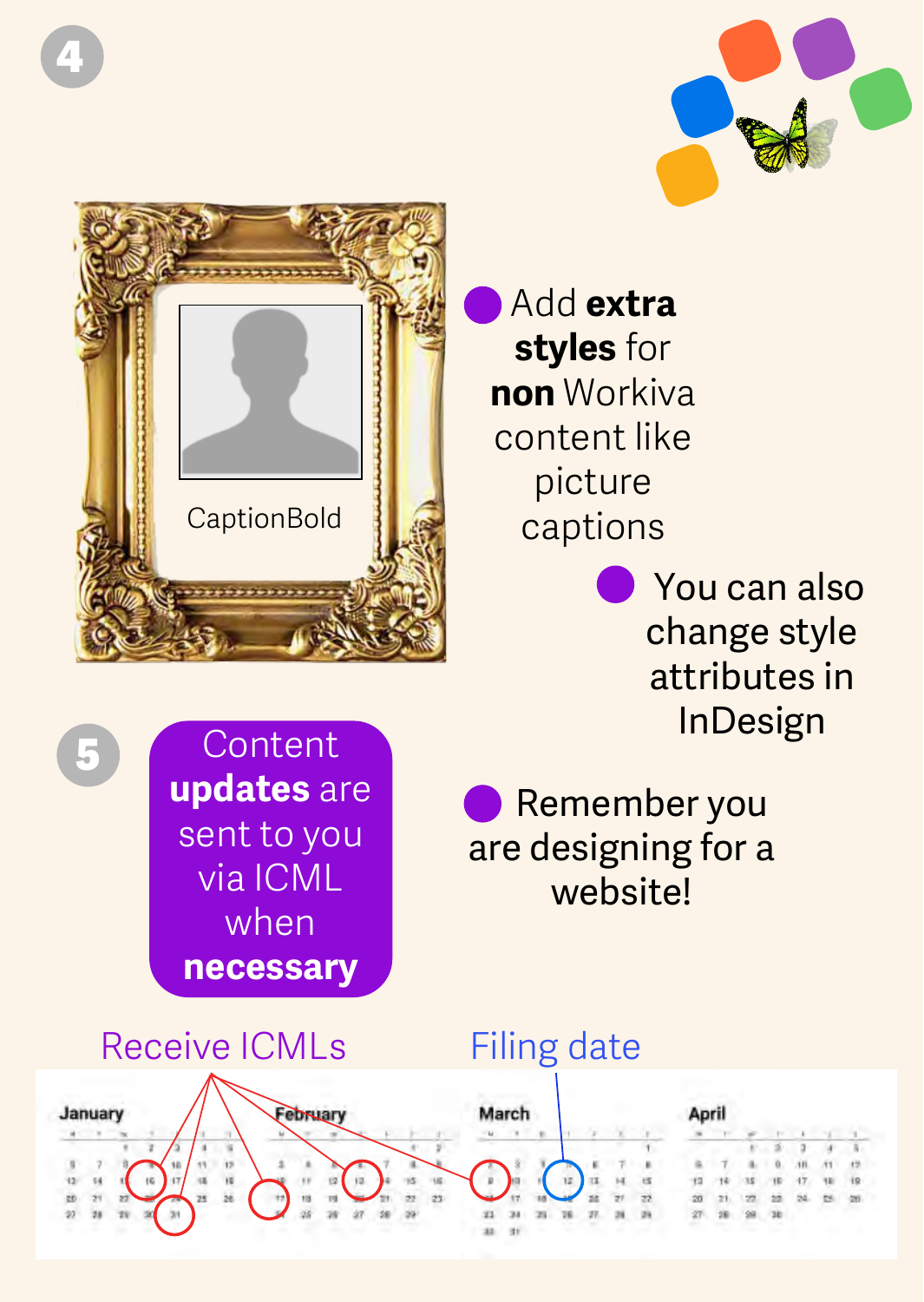

**Check** your document

Ready to see the design in **XHTML**?

#### .. .. .. .. .. ..

- *1. Ungroup all InDesign items.*
- *2. Unlink all ICML files.*
- *3. Split all linked text frames.*
- *4. Remove hidden layers.*
- *5. Advisable to have only RGB colours.*
- *6. Upload fonts if not in Workiva.*
- *7. Make sure there is no overmatter.*
- *8. Do not use tabs or overrides.*
- *9. Read [The Widget](https://support.workiva.com/hc/en-us/community/posts/360073301532-Design-Reporting-Guidelines)!*

*See full designer's checklist on back page.*

Don't worry about **iXBRL**. This happens in **Workiva**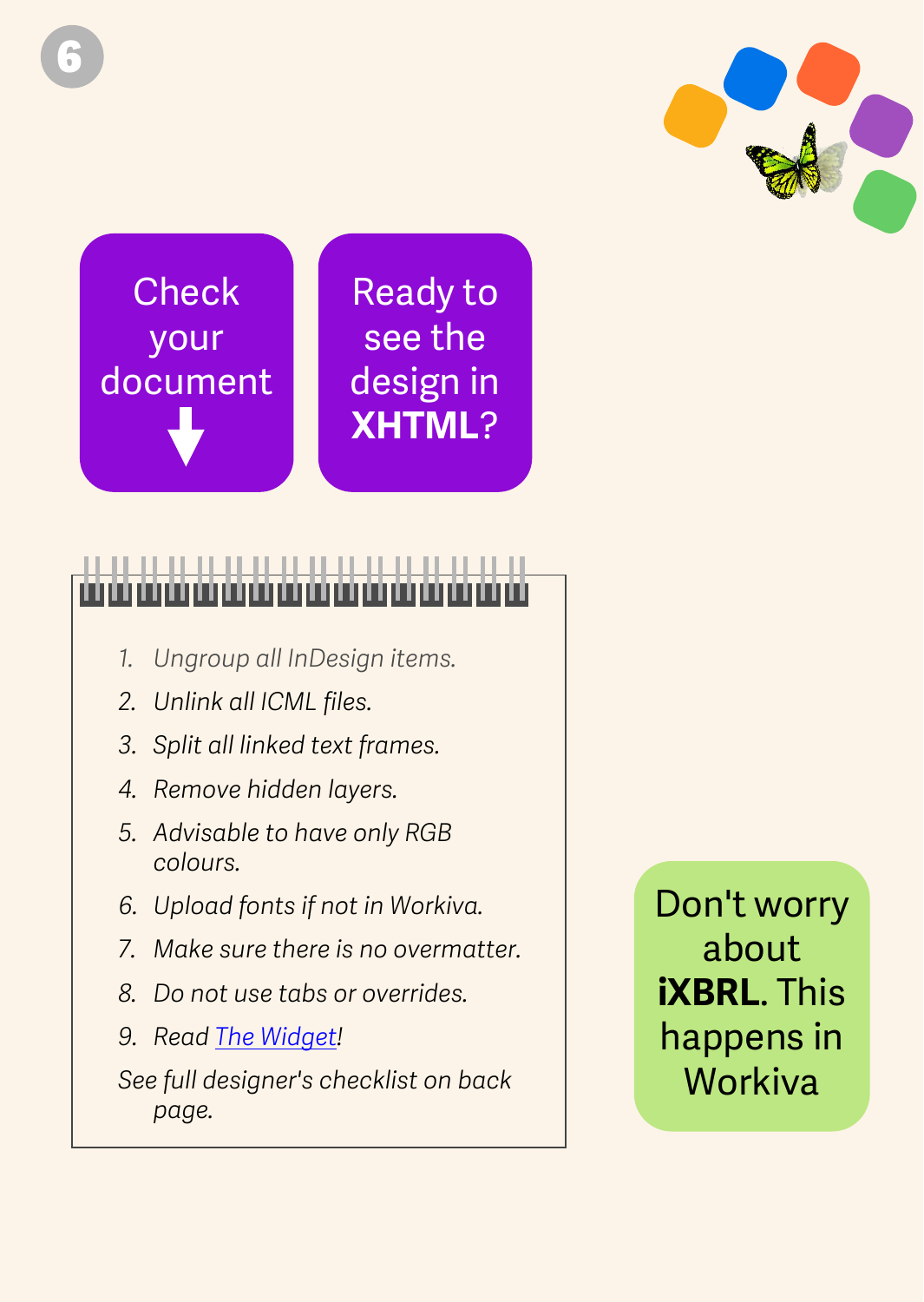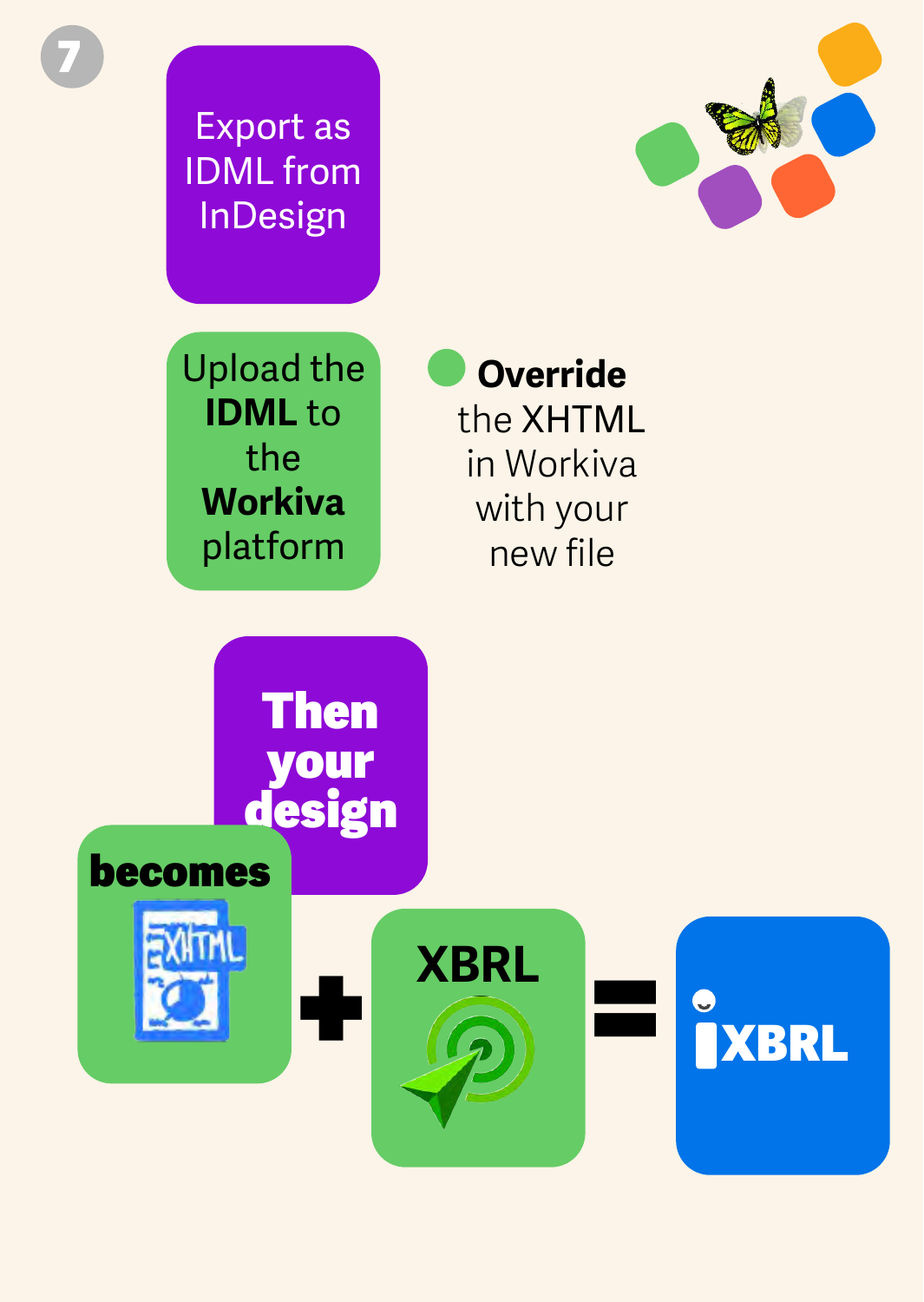

**Download** and review in your **browser**

**As many times as you like! 5 10 20 30+**

### Remember!